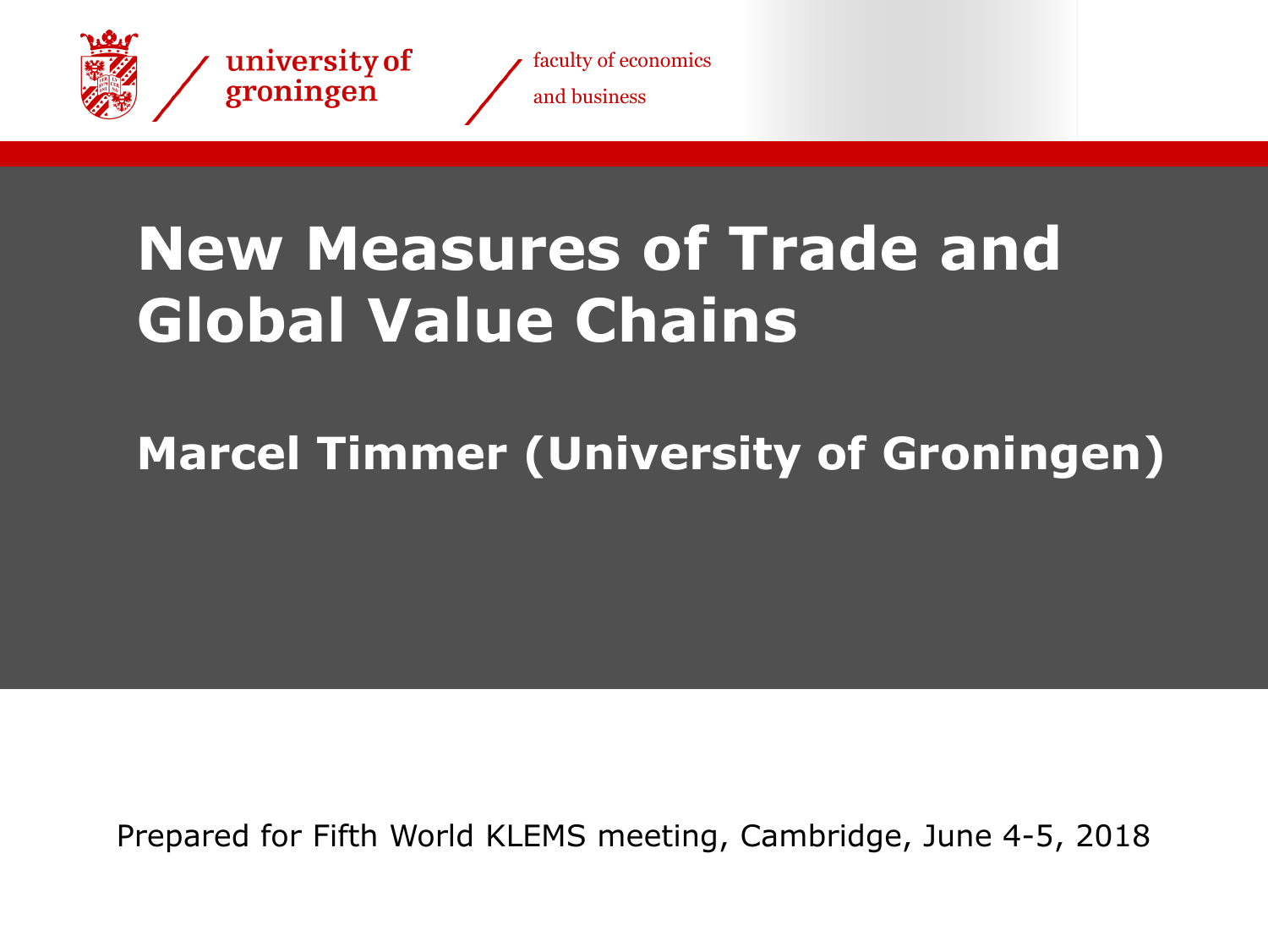



# *Measuring Bilateral Exports of Value Added: A Unified Approach and Application*

### Bart Los and Marcel P. Timmer (University of Groningen and ESCoE)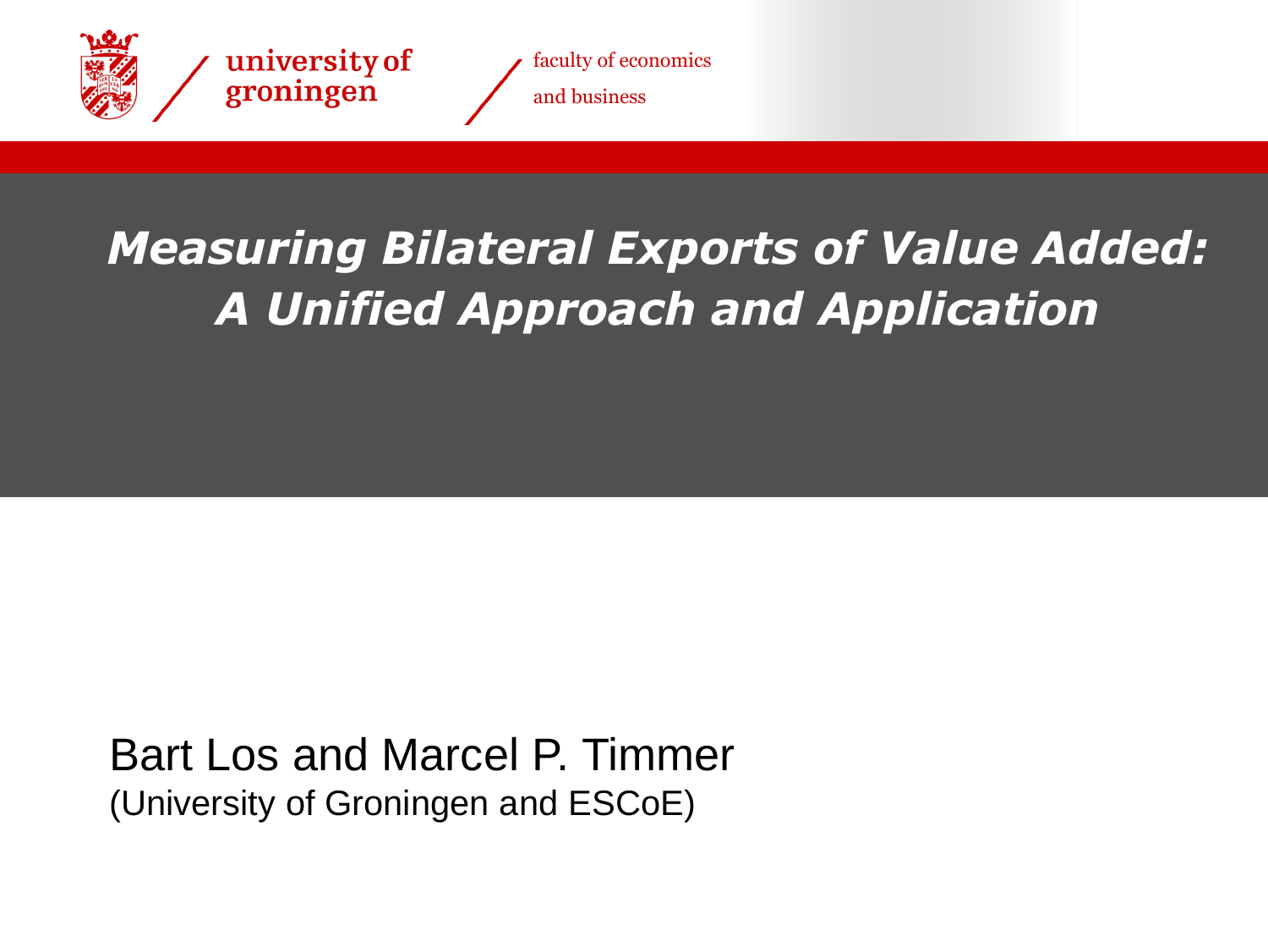

**Definition** *Trade dependence* of country R on country *i* is defined as: *value added* in country *R related to* demand in country *i.*



**Context**: world in which international production sharing is pervasive (Global Value Chains).

**Measurement strategy** Short run effect of closing down particular bilateral trade flows (through socalled hypothetical extraction in a Leontief demand driven model)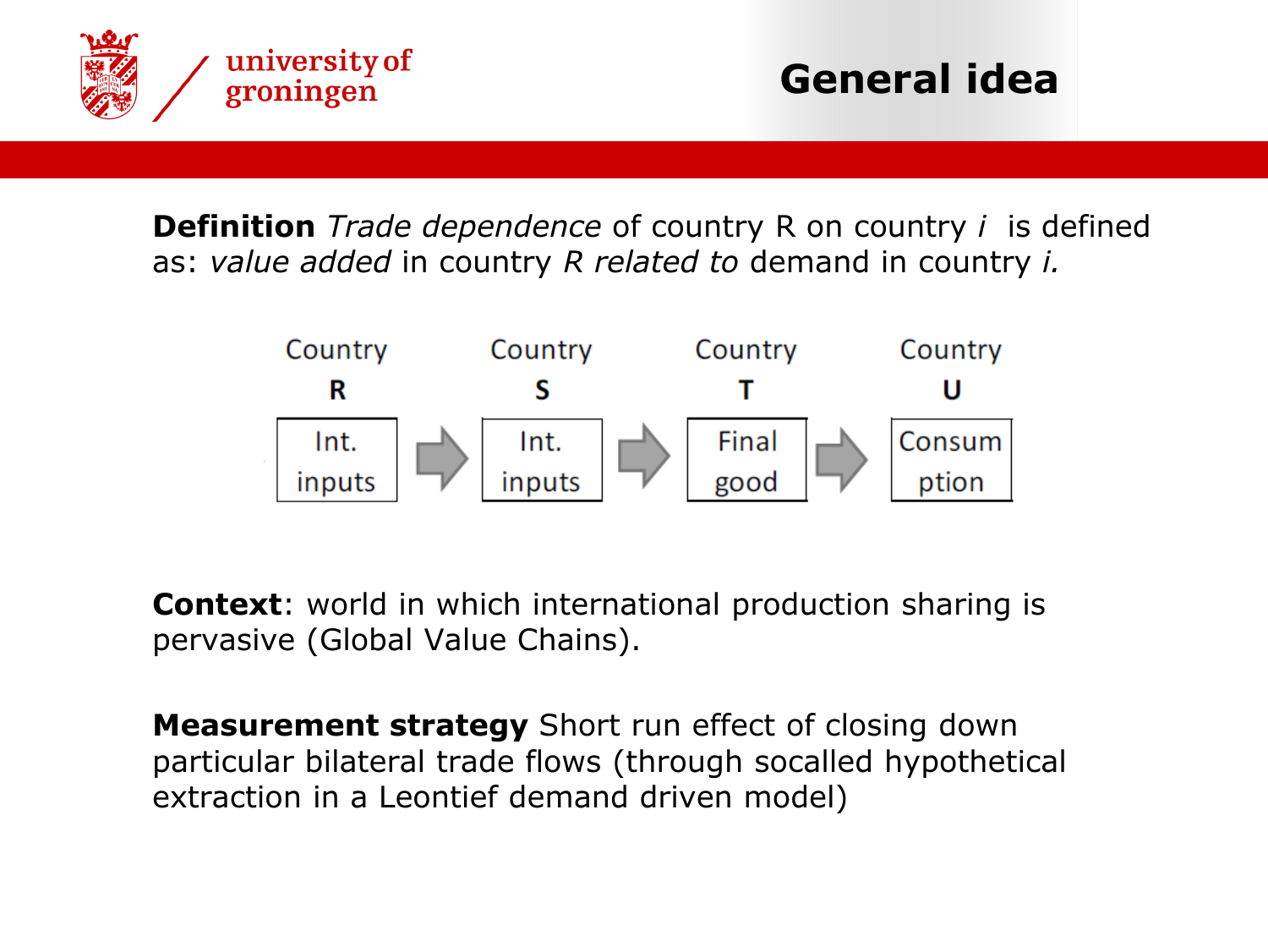

#### Figure 1 Example of sequential production chain



*Note*: This GVC is a "pure snake" (Baldwin and Venables, 2013, *JIE*), but validity of indicators does not depend on shape of GVCs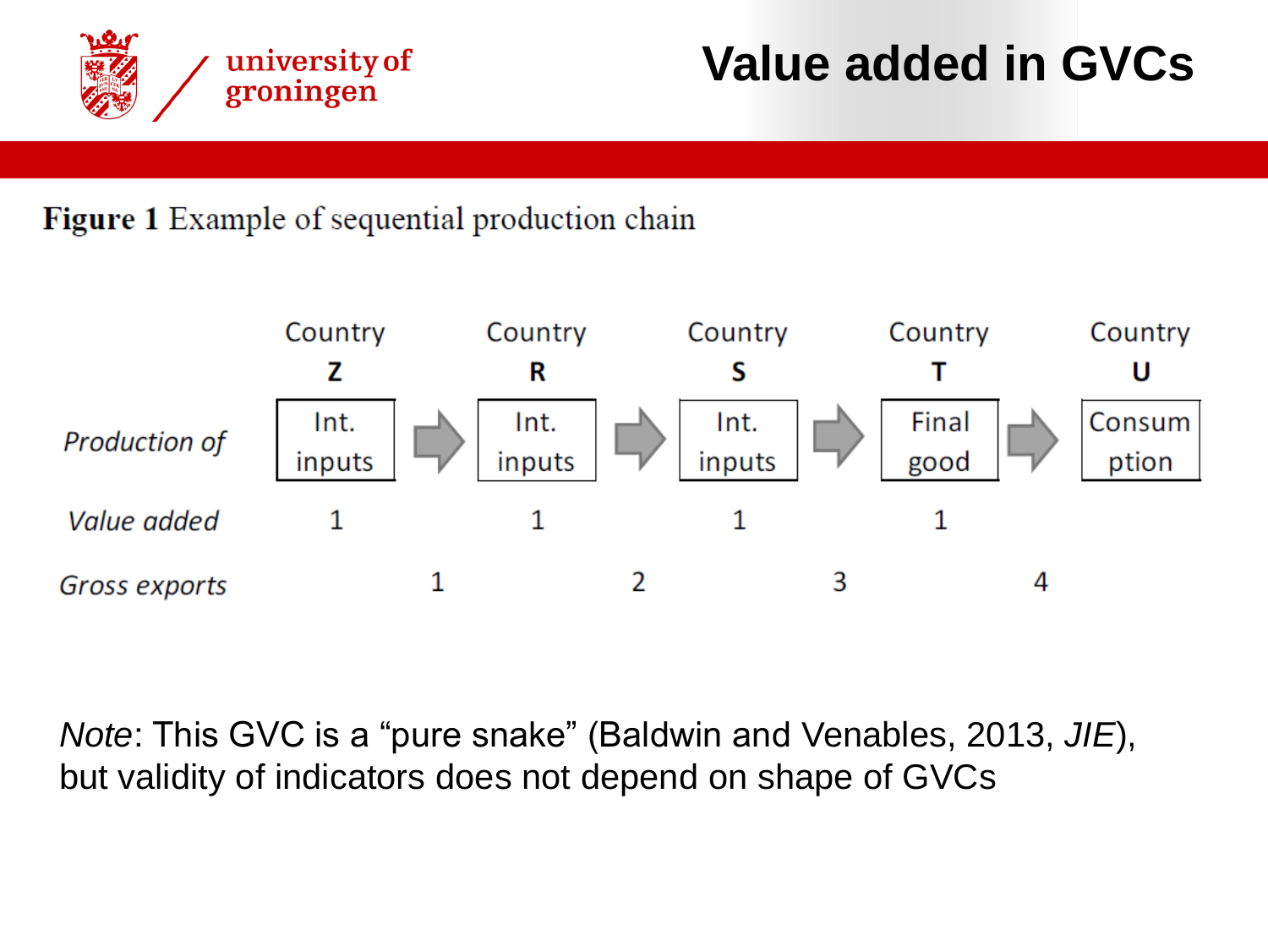

## **VAX-D**  *(Hummels et al., 2001, JIE)*



## **VAX-D: Value added exports for direct use.**

How much GDP of *R* is related to exports to *S*?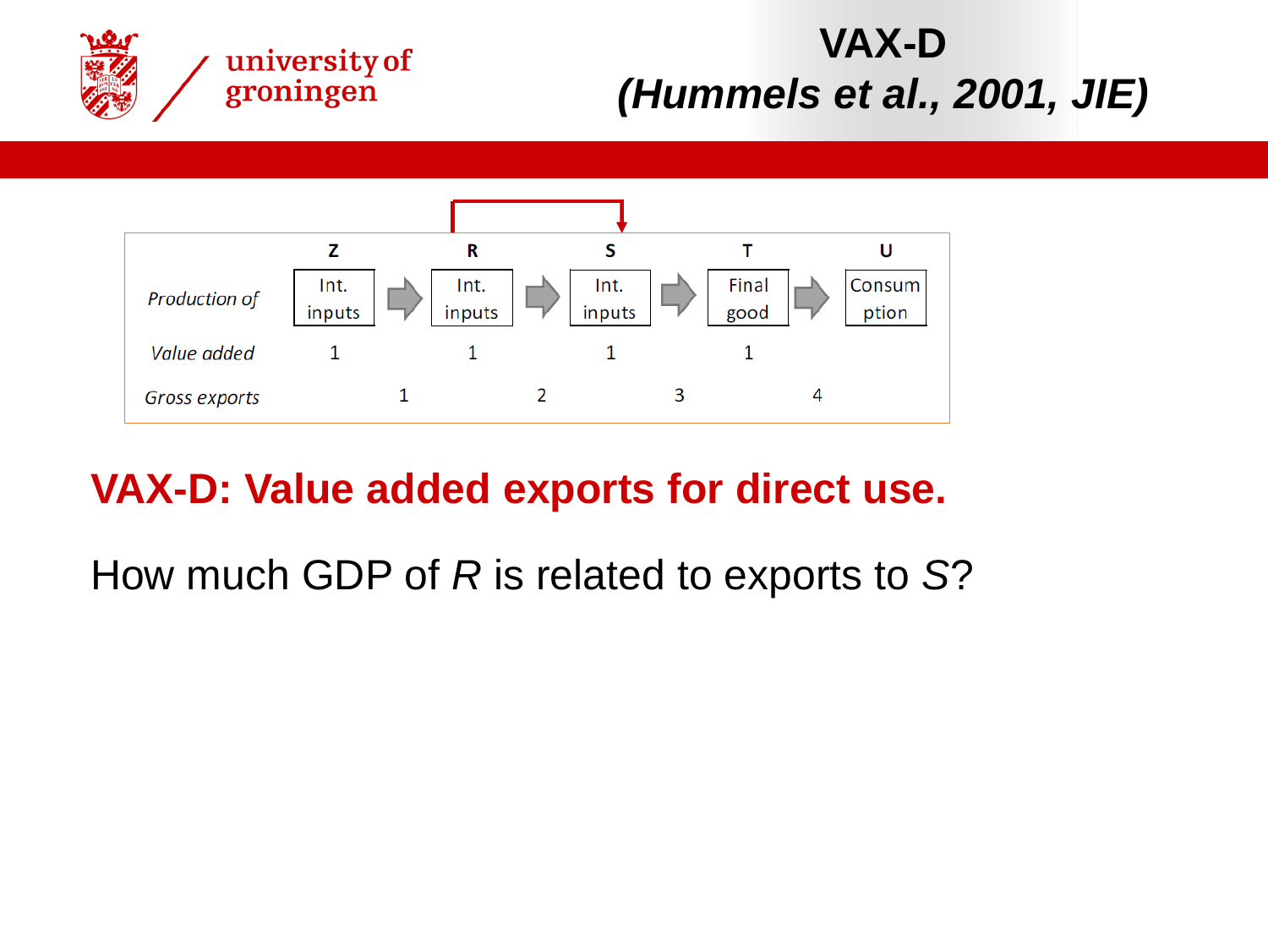

## **VAX-P**  *(Los et al., 2015, JRS)*



## VAX-D: Value added exports for direct use **VAX-P: Value added exports for final stage production**

How much GDP of *R* is related to *final output* produced in *T*? (e.g. Blanchard et al., 2017, *NBER-WP*)

*Note: These are non-direct exports*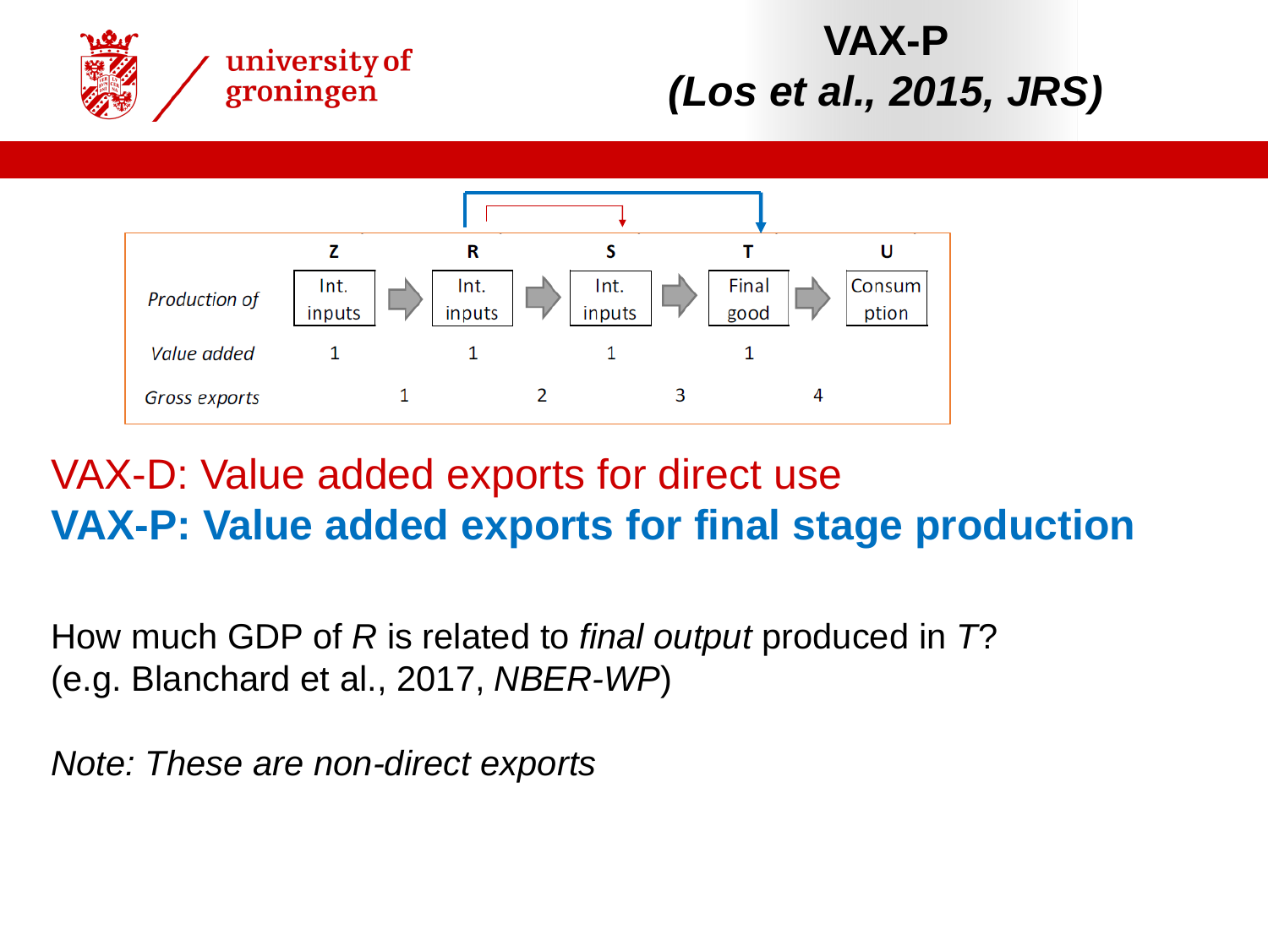

### VAX-D: Value added exports for direct use VAX-P: Value added exports for final stage production **VAX-C: Value added exports for consumption**

How much GDP of *R* is related to final demand from *U?*  (e.g. collapse 2008/09 analysed in Bems et al., 2011, 2013 )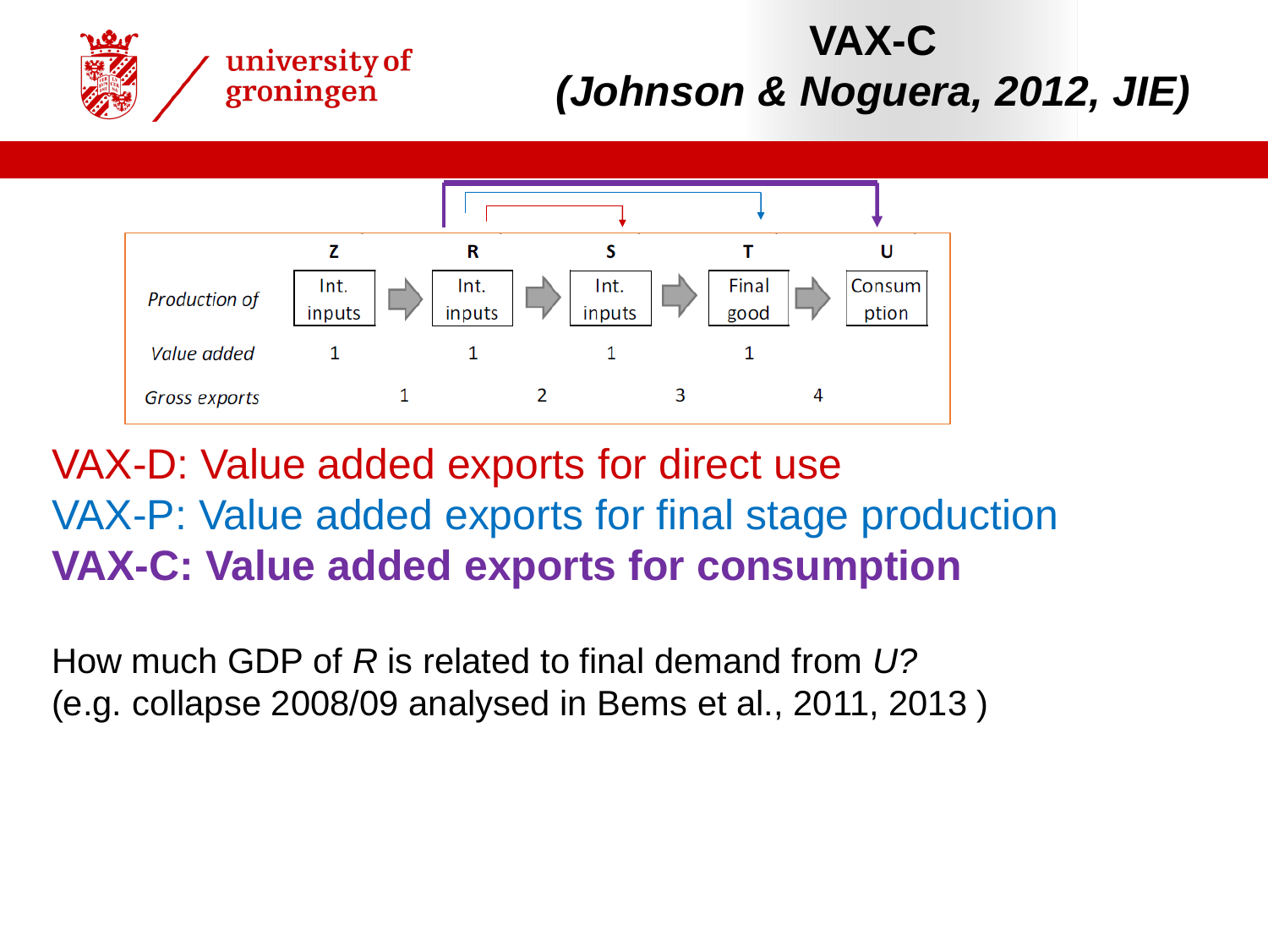

## **Unified framework to measure exports of** *R* **to** *i*

#### **Hypothetical extraction method** (Los et al., *AER*, 2016):

 $GDP_R = v (I-A)^{-1} f$ 

with **v** value added to gross output by industry, **A** world input requirements matrix and **f** world final demand vector

Compute **hypothetical GDP\*** of *R* through extraction of a particular trade flows (of intermediates and/or final goods) involving country *i* ,

> $GDP_R^* = v (I-A^*)^{-1} f^*$  $\mathbf{VAX}_{\mathsf{R}i} = \mathbf{GDP}_{\mathsf{R}} - \mathbf{GDP}_{\mathsf{R}}$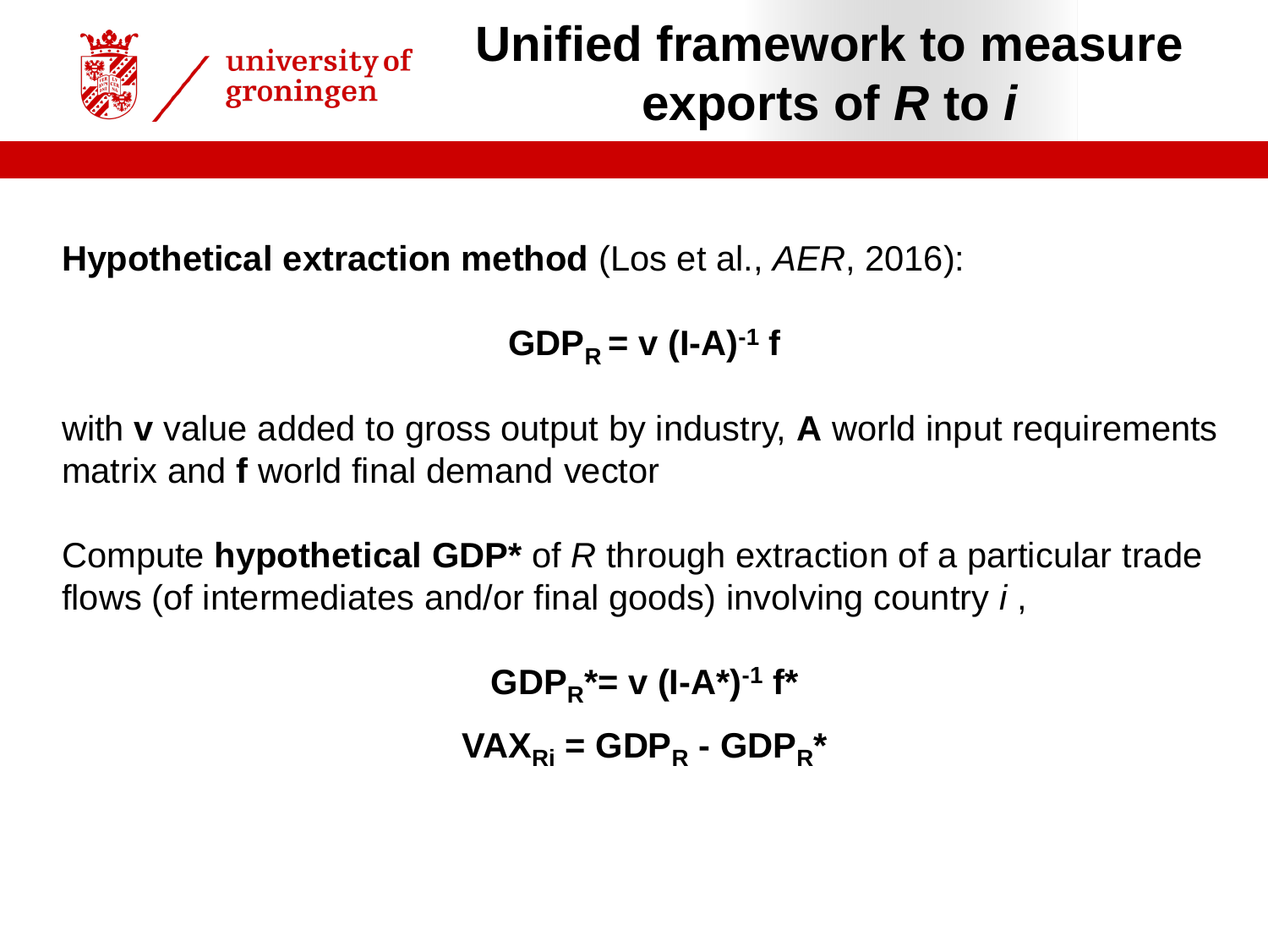

## **Unified framework to measure exports of** *R* **to** *i*

$$
\mathsf{GDP}_{R}^* = \mathsf{v} \ (\mathsf{I} \text{-} \mathsf{A}^*)^{-1} \ \mathsf{f}^*
$$

- For **VAX-D**: set exports from *R* to *i* to zero in input coefficients matrix (**A**) and in final demands matrix (**f**)
- For **VAX-P**: set final output sales of *i* to zero in **f**
- For **VAX-C**: set final demand by *i* to zero in **f**

NB This can be easily extended to answer questions like: how much GDP of R goes to *i* through *j*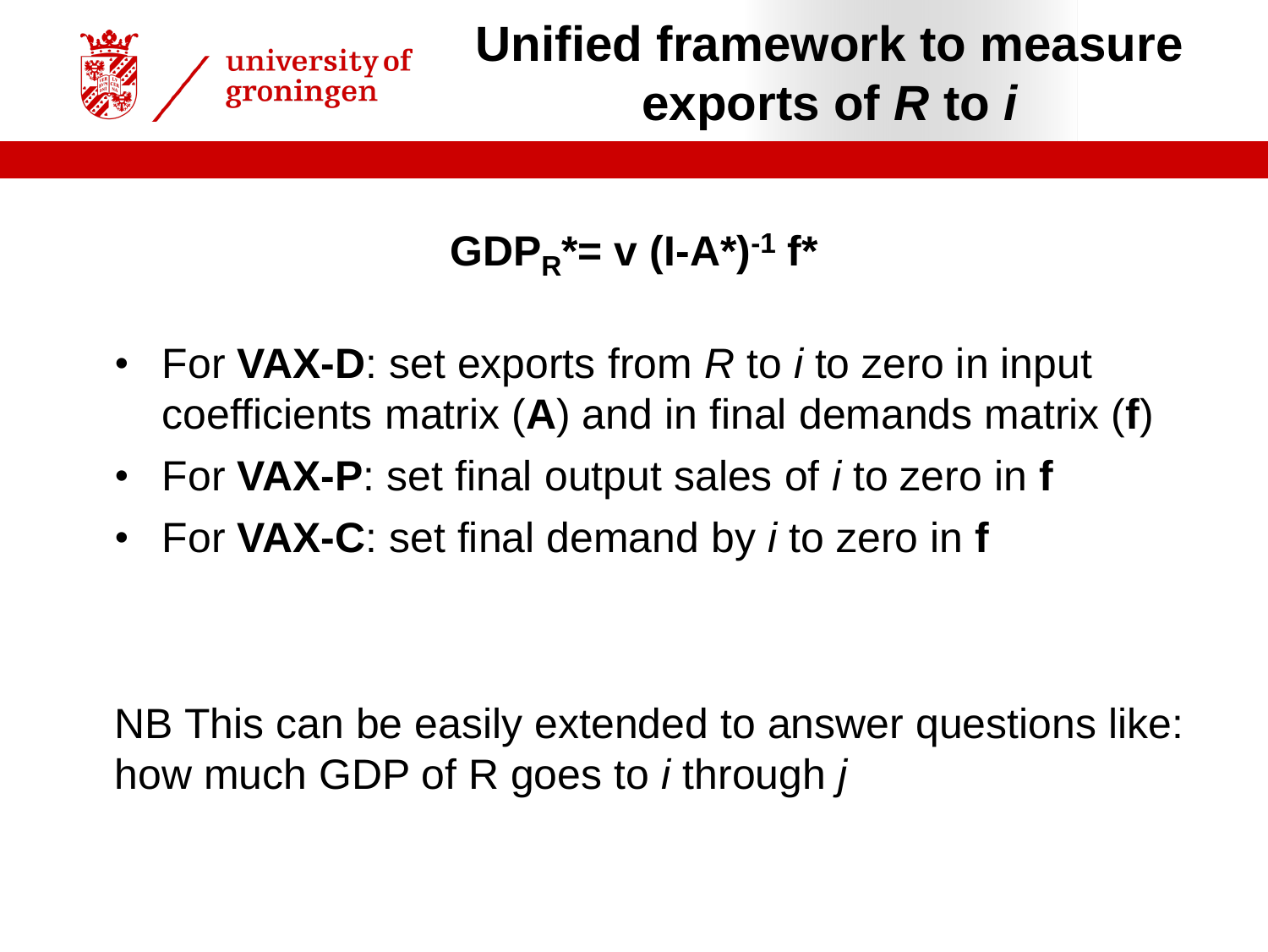

|                      | <b>GX</b> | <b>VAX-D</b> | <b>VAX-P</b> | VAX-C  |
|----------------------|-----------|--------------|--------------|--------|
| <b>United States</b> | 85,559    | 64,519       | 47,428       | 77,249 |
| Germany              | 54,147    | 40,702       | 25,403       | 36,615 |
| France               | 46,573    | 36,845       | 25,954       | 34,209 |
| Ireland              | 34,477    | 27,275       | 13,478       | 14,828 |
| China                | 27,405    | 19,194       | 18,140       | 29,480 |
| Luxembourg           | 23,757    | 20,654       | 8,153        | 2,404  |
| Netherlands          | 23,602    | 17,874       | 8,065        | 12,956 |

Source: Authors' computations based on WIOD, 2016 release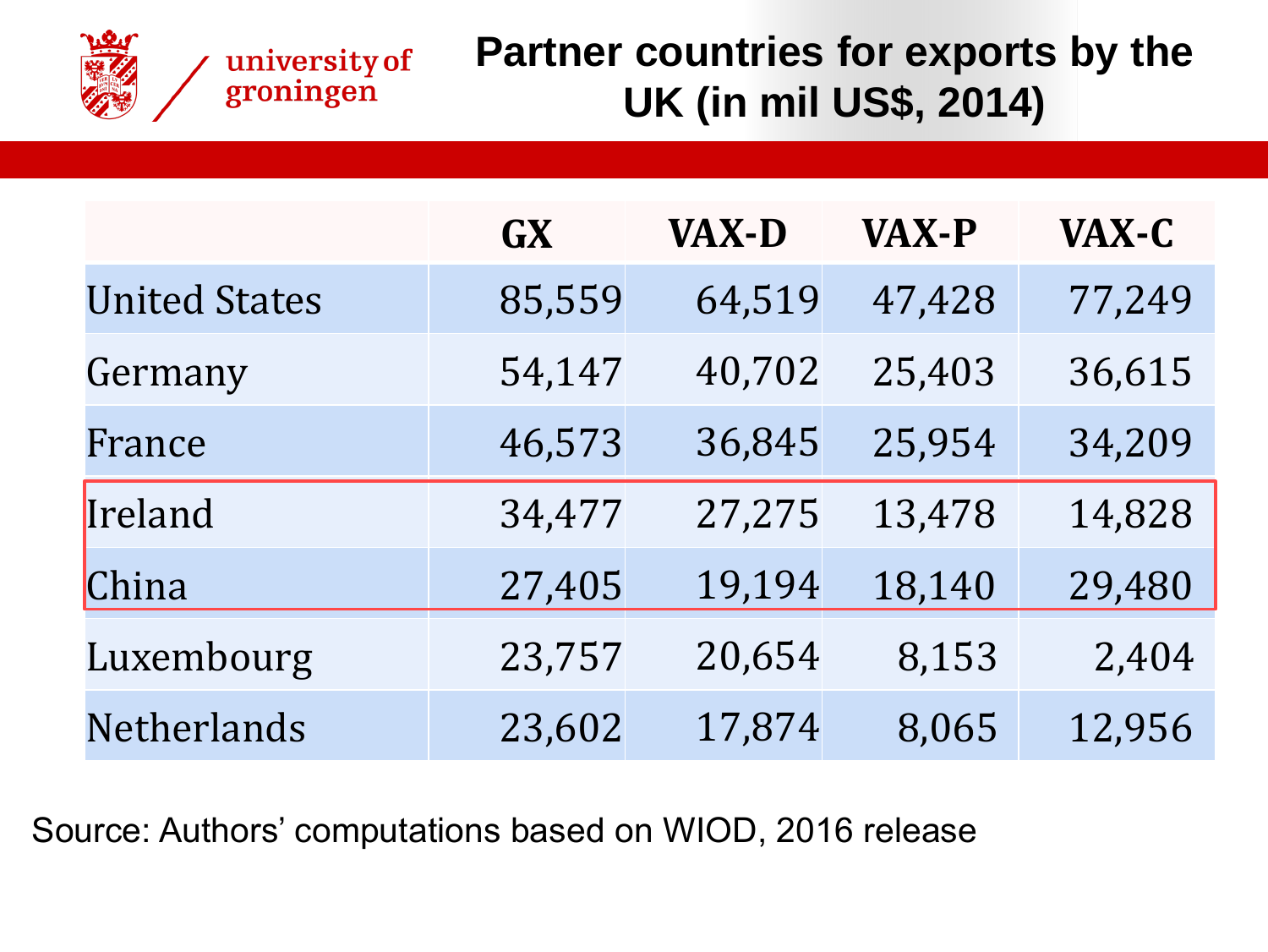

faculty of economics and business

# **International Production Fragmentation and the Global Trade Slowdown**

Marcel Timmer (Groningen Growth and Development Centre, University of Groningen) with Bart Los (UoG), Gaaitzen de Vries (UoG) and Robert Stehrer (wiiw)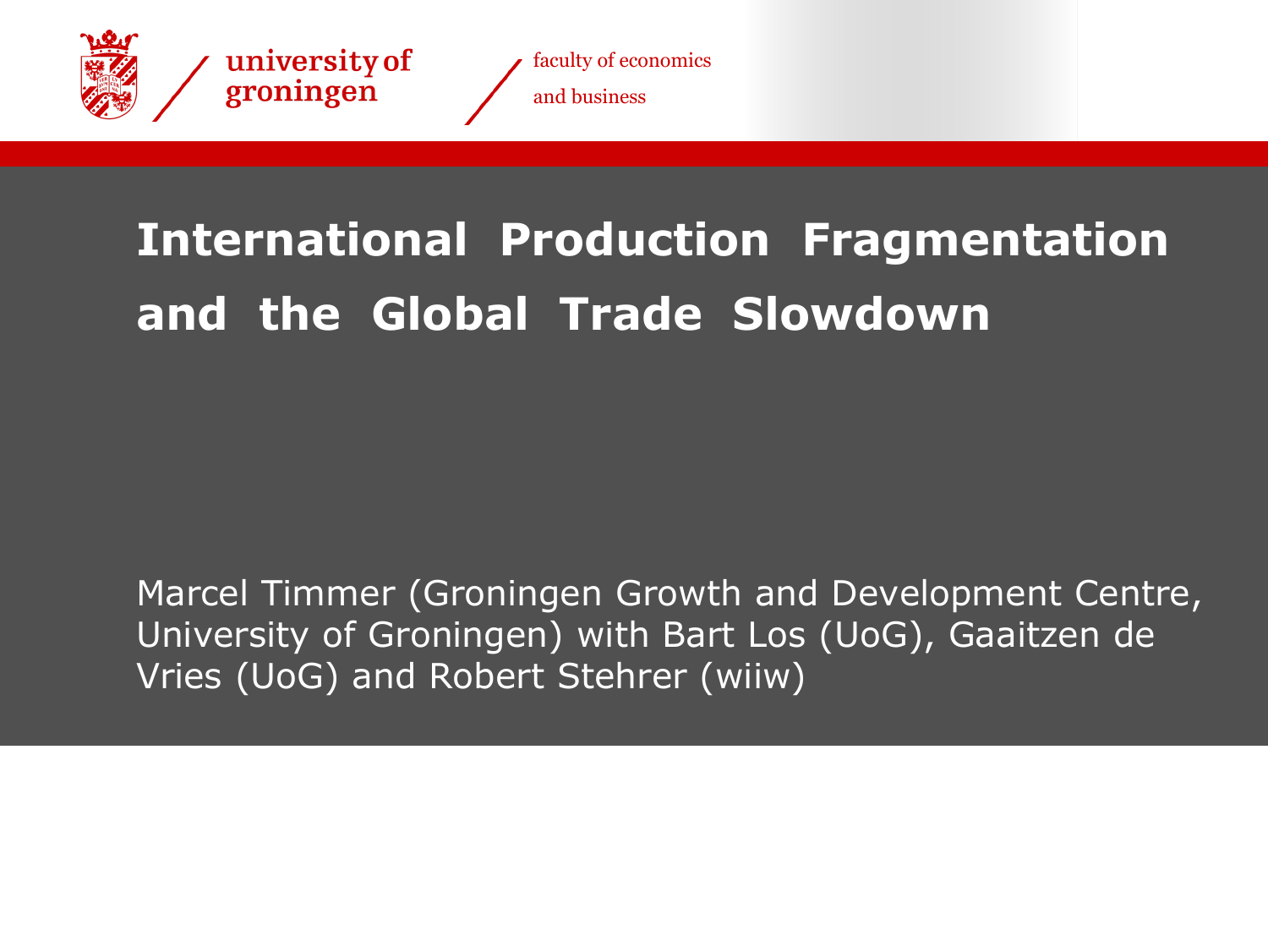

#### **Figure 2: Illustration of international production network. The global import intensity (GII) of production: all imports related to production of a final good**



*Note:* Black (white) arrows indicate import (domestic) flows.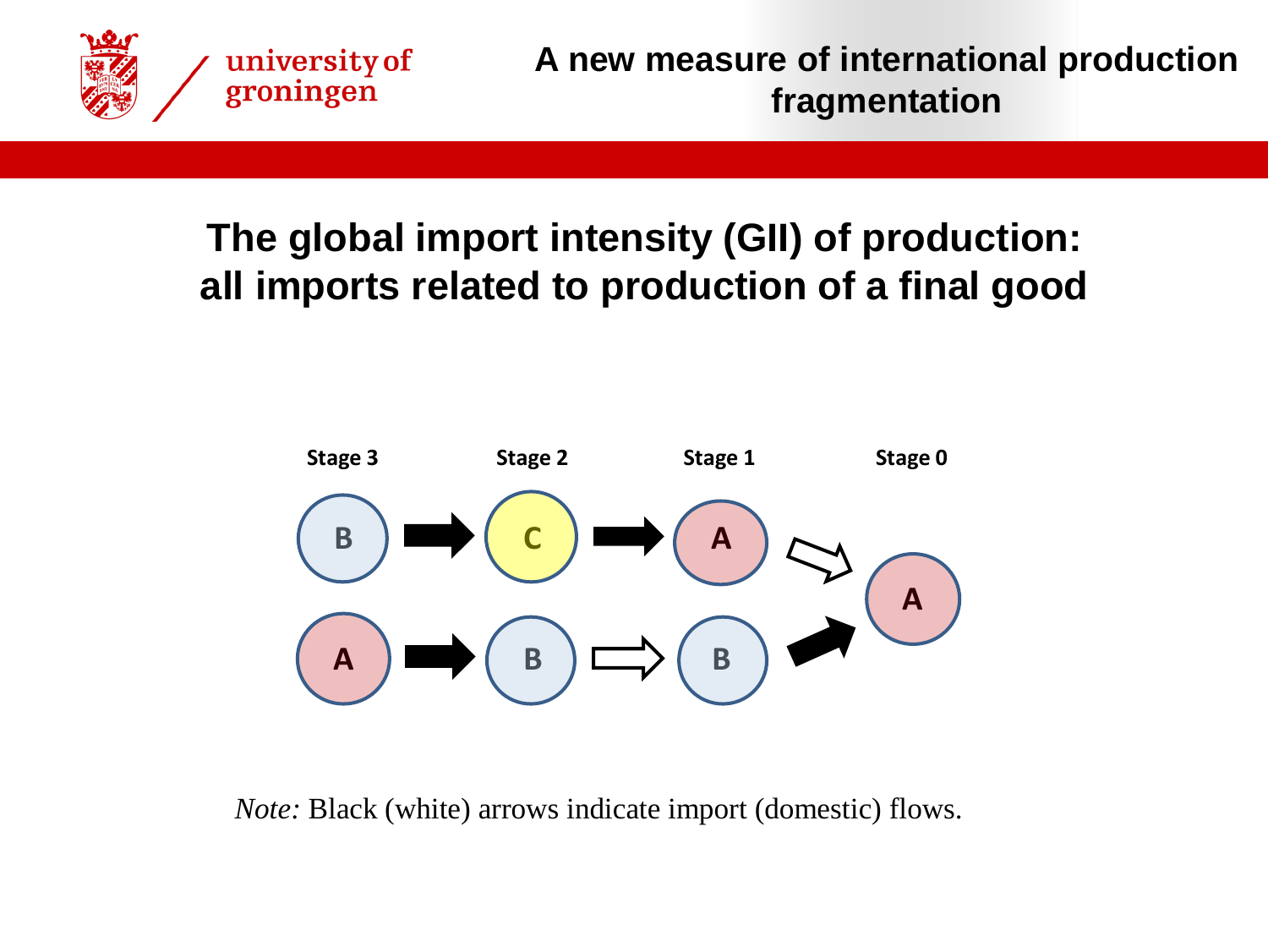

#### **Changes in global import intensity (GII) of production**



Note: Results for coefficients on year dummies (relative to 2000) in a regression of global import intensities (GII) of production in 271 GVCs with country-industry pair fixed effects. Dots indicate the point estimates and bars the 95 per cent confidence intervals based on two-way clustering by country and industry of finalisation. GIIs are measured in constant 2000 prices with chained Laspeyres volume indices as in equation (5).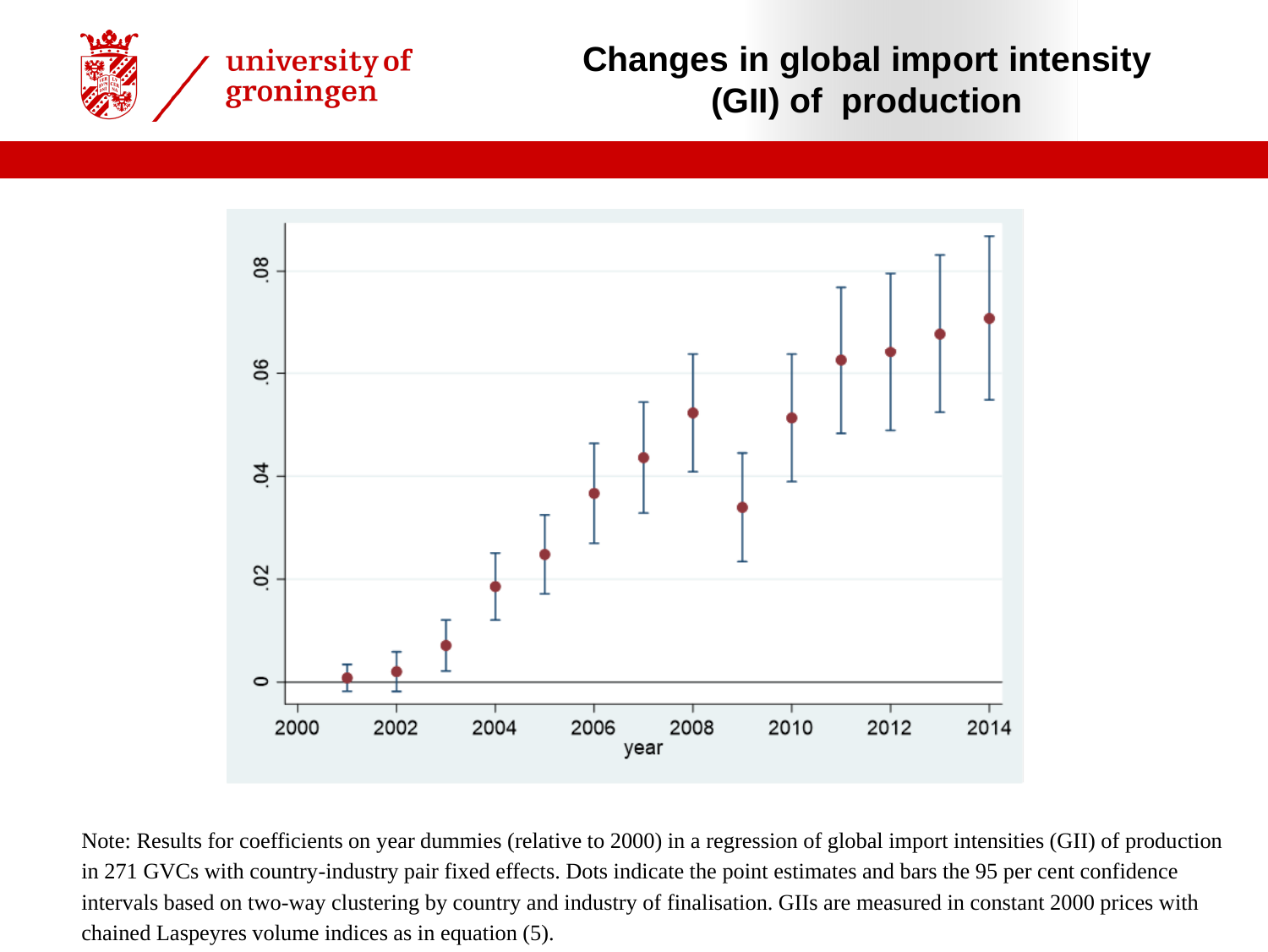

#### **Table 3 Decomposition of import elasticity of global GDP**

|                                                            | 2000-<br>2008 | 2008-<br>2014 | <b>Change</b> |
|------------------------------------------------------------|---------------|---------------|---------------|
| (1) Unitary elasticity                                     |               |               |               |
| (2) Effect of international production fragmentation (IPF) | 0.469         | 0.202         | $-0.267$      |
| (3) Effect of global final demand composition              |               | $-0.001$      | $-0.717$      |
| $(4)$ Change in product mix (DC1)                          | 0.403         | $-0.014$      | $-0.417$      |
| (5) Change in country mix (DC2)                            | 0.312         | 0.013         | $-0.300$      |
| (6) Import elasticity of global GDP                        | 2.184         | 1.200         | $-0.984$      |

Based on method outlined in Timmer, M.P., B. Los, R. Stehrer and G.J. de Vries (2016), "An Anatomy of the Global Trade Slowdown based on the WIOD 2016 Release", GGDC research memorandum number 162, University of Groningen.